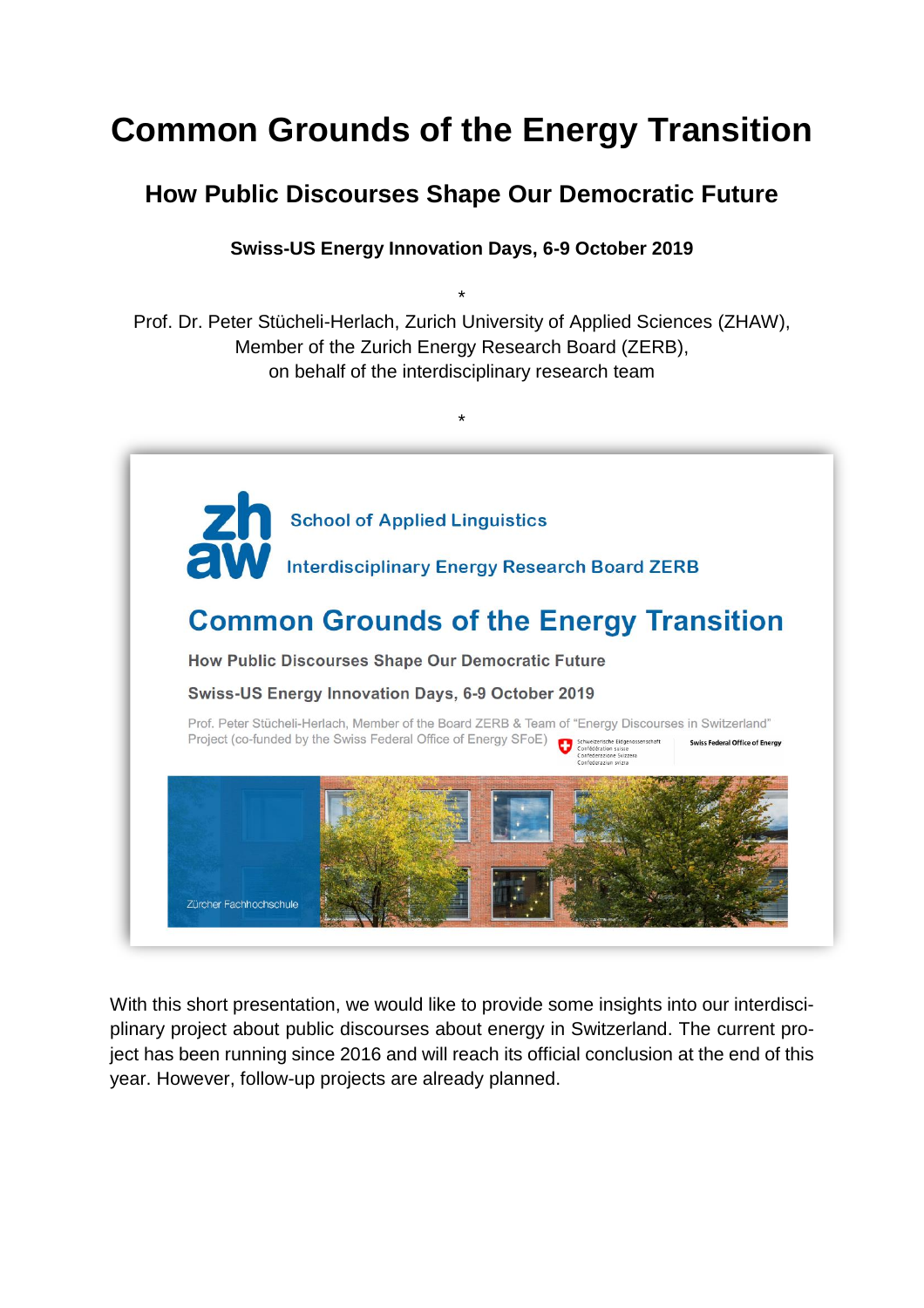#### **What are we talking about?**



Public discourses about energy policies play a key role in the successful implementation of the energy transition. Remember the major challenges that stakeholders have to overcome on the road to a sustainable energy supply. You have to perform in *decentralized markets*, where "prosumers" of energy constantly and quickly choose between competition and cooperation. You have to evolve sufficient acceptance of new rules and technologies in *systems of federalist and multi-level democracies*, where citizens form their opinions through increasingly individualized channels of digitalized media. And you have to promote and implement *technological and economic innovations* within the framework of *interdisciplinary teams and organizations*.

We are dealing with all of this in Switzerland, where we are in the process of implementing the government's Energy Strategy 2050. The experience we have gained might also be valuable for others with comparable political transformation projects.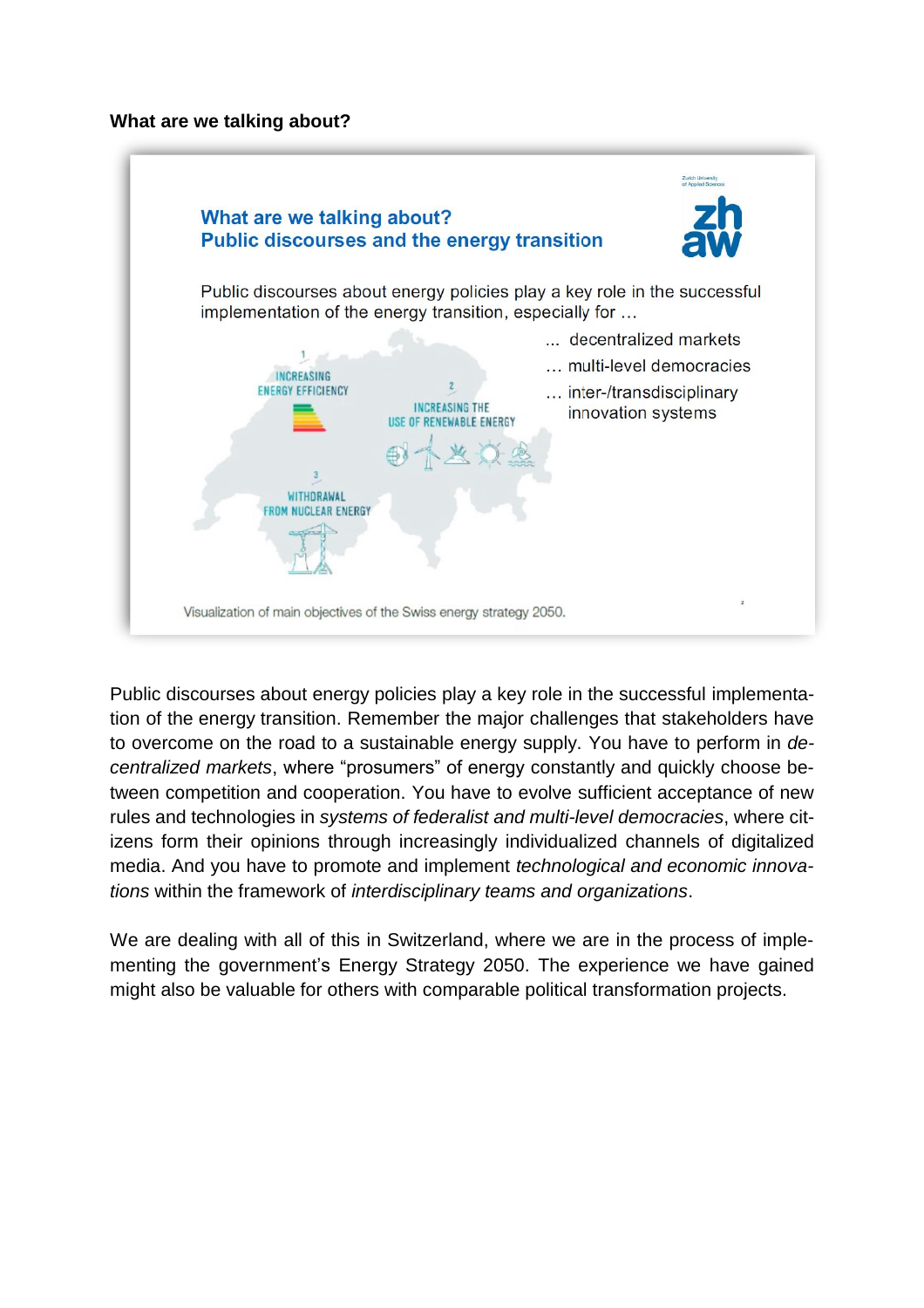#### **How do we deal with this?**



Our approach is *to model public discourses*. This is because no one can face these challenges without observing how the public understanding of the future of energy is changing. Because the public or common understanding of energy future forms the *common ground* that is needed for negotiating successfully in dynamic markets, for making sustainable decisions in pluralistic democracies, and for fostering innovations and interdisciplinary implementation.

It is impossible to observe these public discourses without the help of self-learning software and robust scientific analysis methods. Without this help, no single individual or team can update and understand the huge amounts of data these discourses are constantly generating.

That is why we have developed the *Swiss AL (Applied Linguistics) Energy Discourses Corpus* with the support of the Swiss Federal Office of Energy. It contains over three and a half million texts from the worldwide web from over 300 sources (i.e. Swiss websites) in the three main national languages of Switzerland (German, French and Italian). The sources have been categorized into media, industry-related organizations, policy-makers, and academia. An analysis of the corpus shows that the focus is on topics related to the production, transportation, and consumption of physical energy mainly in the form of electricity. Corresponding *keywords* can be seen in the two clouds for the German and French language.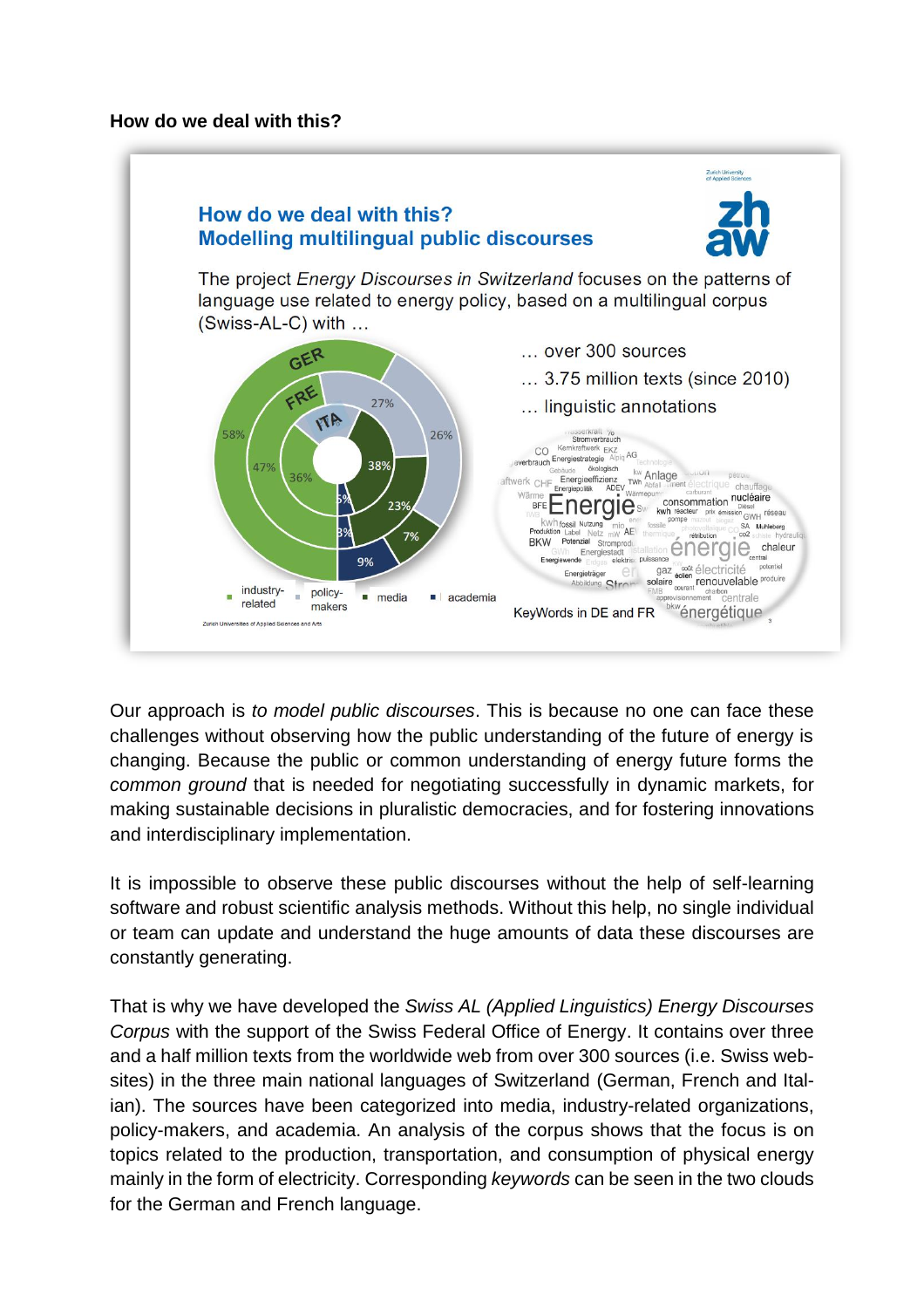#### **What are our findings so far?**



We would just like to give you a few examples of our analyses and findings.

We can see that the discourses evident in our German-language corpus have become increasingly balanced with respect to *non-renewable and renewable forms of energy* over the course of the past decade. However, in the French-language corpus, we observe that predominance of mentions of non-renewable energies, especially nuclear power, has actually increased recently.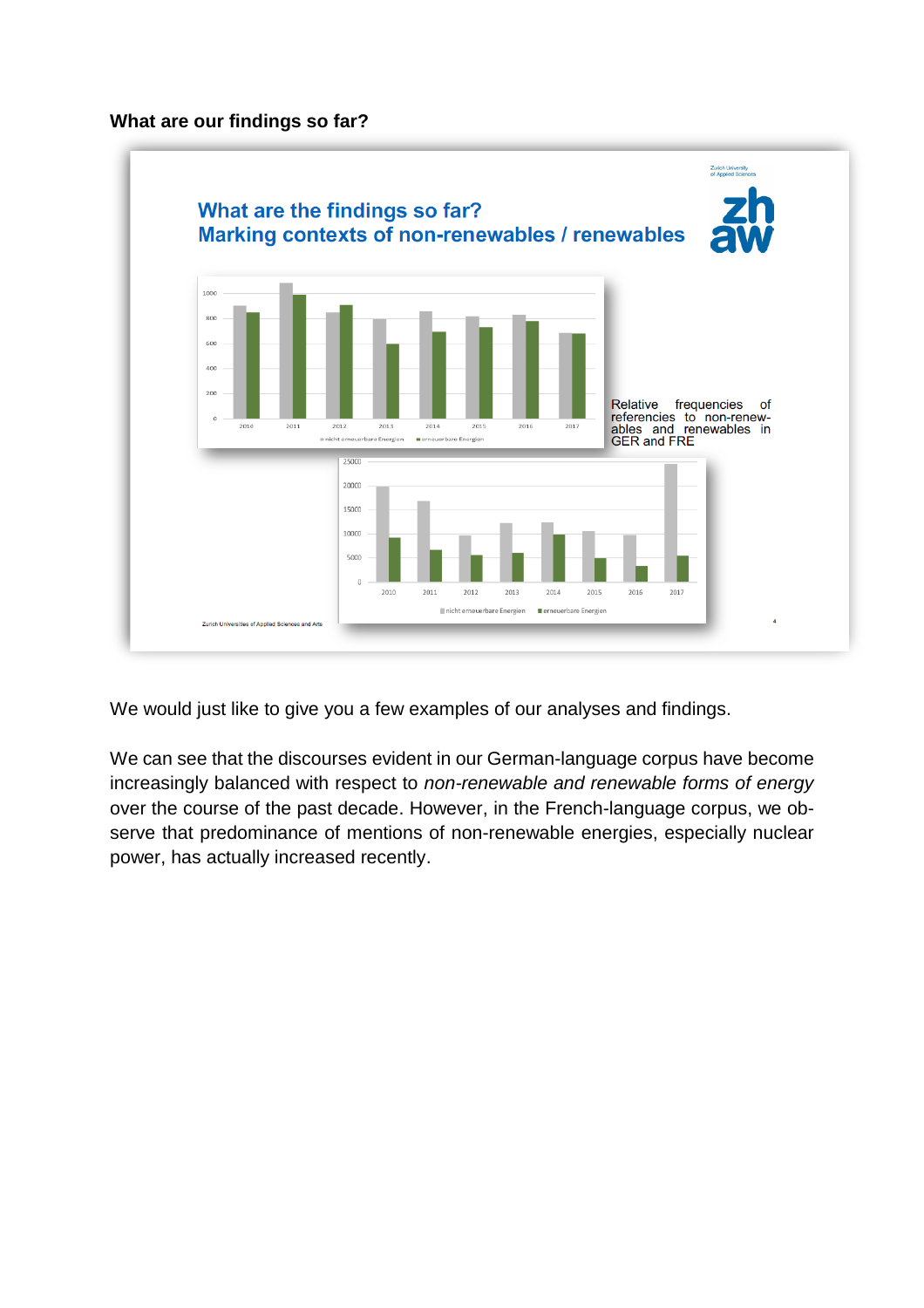

By reconstructing *networks*, we can show to what extent which actors refer to each other in energy discourses. What you see here are the "stars" of public discourses like the federal authority "BFE" (the German designation for the Swiss Federation Office of Energy) as well as main communicative "relay stations" such as the tabloid newspaper "Blick" and several Swiss cantons.



We have also examined the *social media discourse on Twitter*, and especially how it developed in the year of the Swiss parliamentary elections on climate, environmental, and energy issues. And what we have seen is that topics and organizations concerned with the Swiss energy system transition play hardly any role in it. But the new "stars" of the digital discourse include Greta Thunberg, the Green Party in Germany, and the German YouTuber Rezo. These are tough competition for the communications departments of energy authorities and energy companies!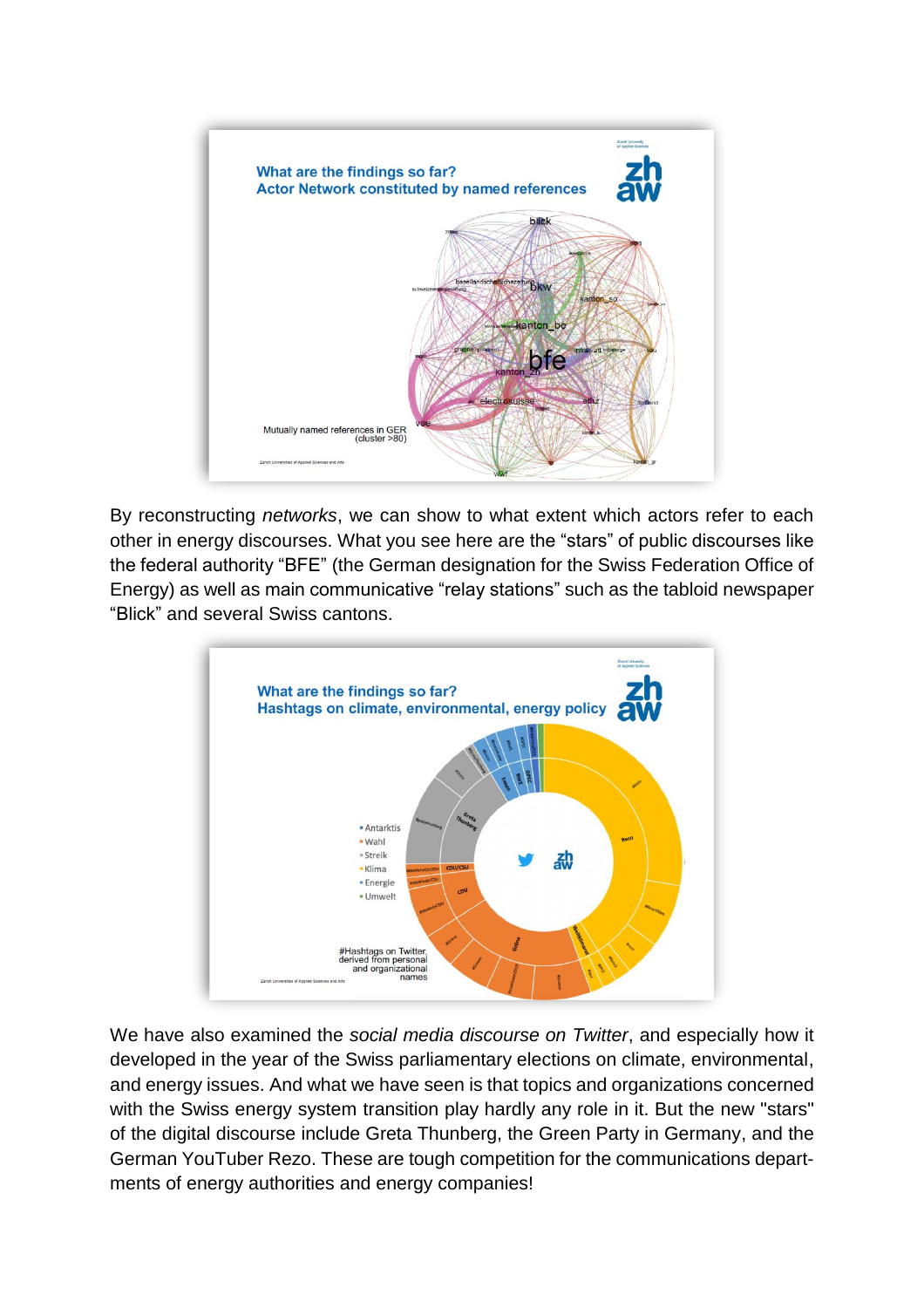

As another example of the types of analyses we are doing, we have examined which *places (towns, cities and countries)* play a role in public discourses in the three languages in Switzerland. In the corresponding "heat maps" you can clearly see that the German-language discourses in Switzerland refer heavily to their own country, but also to Germany and Austria. French-language discourses do not have this strong reference to Germany but rather refer more frequently to France, Paris, and the Benelux countries. Discourses in Italian, on the other hand, do this less frequently and seem more focused on northern Italy.

These findings are not really surprising. However, they make it clear to us that the frames of reference for the actors in a federalist democracy are strongly dependent on the respective geographical region and linguistic-cultural character. This represents a great challenge for the promoters of a national, federalist, and democratic transformation of the energy system!